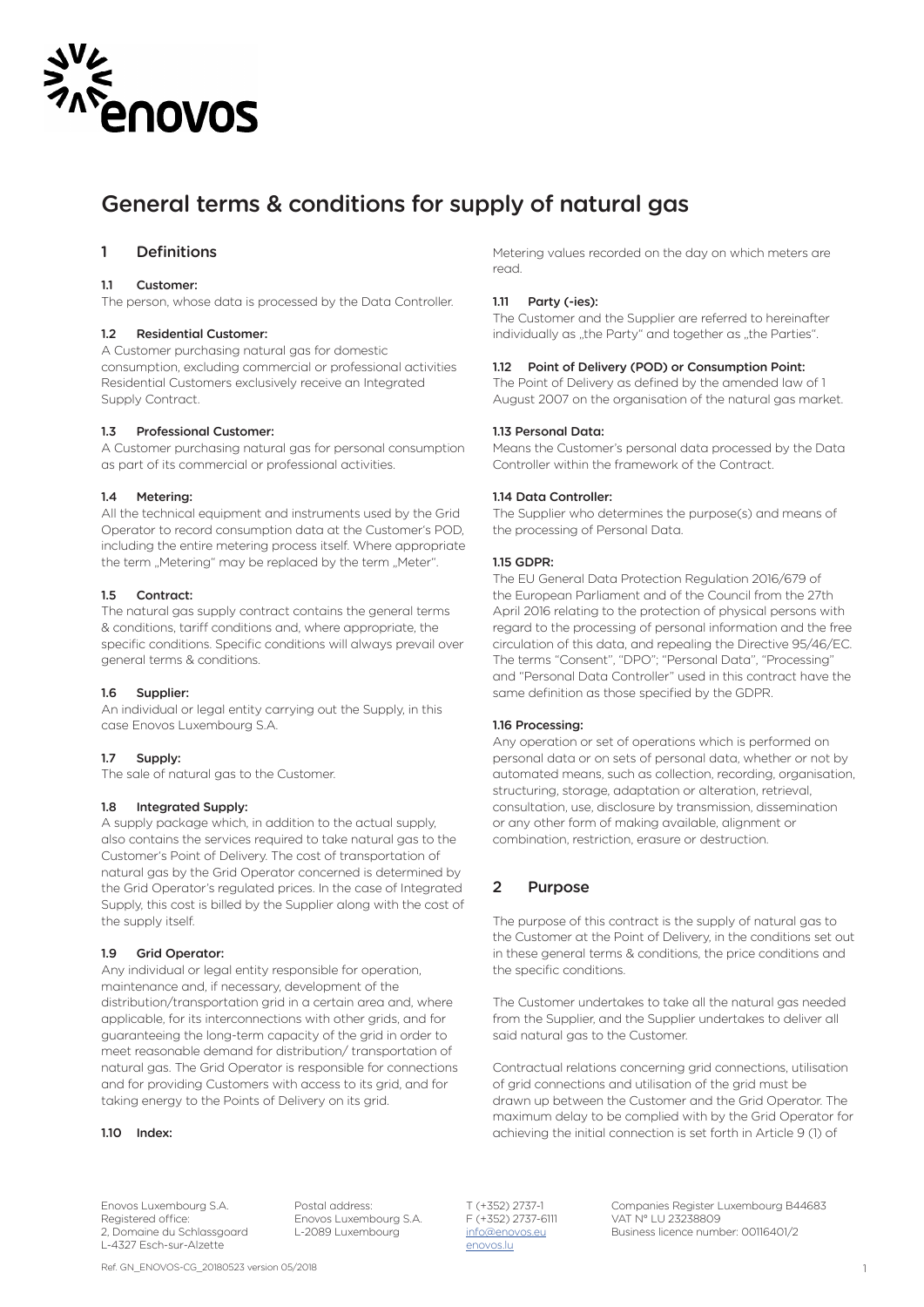the amended law of 1 August 2007 on the organisation of the natural gas market.

# 3 Tariffs

The tariff conditions applicable on signature of the Contract are attached to the Contract.

Tariffs for supply of natural gas may be consulted on the enovos.eu website.

They may also be requested:

- − from the Serviceline on the free number 8006-6000 or on (+352) 2737-6000 from abroad.
- − or, in the case of tariffs for Professional Customers, from Serviceline Pro on the free number 8006-7000 or on (+352) 2737-8601 from abroad.

In the event of inexact statements by the Customer concerning items determining the tariff, the Supplier is entitled to bill the energy consumed at the exact price.

The tariffs applicable to Integrated Supply packages include the regulated prices for utilisation of the grid.

The tariffs stipulated in this article do not include gas tax, and the full amount of this does not include value-added tax and any taxes and charges in force on the day the bill is drawn up.

### 4. Effective date and termination of the contract

### 4.1 Effective date and term of the contract

The Contract is drawn up for an indefinite term or a specific term, as stipulated in the specific conditions.

Unless otherwise stipulated in the specific conditions, it comes into force at the date of its signature by the Customer or, failing this, at the date of commencement of the Supply, whichever comes first.

On expiry of the initial term it is automatically renewed for successive terms of a duration stipulated in the specific conditions.

When the POD had been previously supplied by another supplier, the supply by the Supplier only becomes effective as of the termination of all supplies by the other supplier and/ or only when the Grid Operator concerned has been able to change the supplier, in due consideration of all the technical and administrative requirements in relation to the change.

### 4.2 Termination of the Contract

If the Contract has an indefinite term, either of the Parties may terminate it at any time by registered letter or by fax, in due observance of the period of notice stipulated in the specific conditions.

If the Contract has a specific term, either of the Parties may

Registered office: The Enovos Luxembourg S.A. F (+352) 2737-61<br>2, Domaine du Schlassgoard L-2089 Luxembourg and <u>info@enovos.eu</u> L-4327 Esch-sur-Alzette

terminate it by registered letter or by fax, with termination effective at the date of the end of the initial term or, as the case may be, of the renewal period, in due observance of the period of notice stipulated in the specific conditions.

### If the specific conditions do not stipulate the duration of the period of notice, this period is 20 days.

The Contract may be terminated by the Customer itself or by the new supplier duly appointed, in due observance of the aforementioned period of notice. The Customer will remain liable for its consumptions whenever termination of the Contract has not been stipulated in accordance with the procedures and timeframes set out in this Contract.

Termination of the Contract only becomes effective on notification of the end-of-consumption Index by the Customer or the Grid Operator. The Customer may notify the Index

- in writing: Enovos Luxembourg S.A., L-2089 Luxembourg.
- by e-mail: serviceline@enovos.eu;
- by phone: Serviceline on the free number 8006-6000 or on (+352) 2737-6000 from abroad.

If the Customer cannot supply this Index, it may issue a request to the Supplier to have a reading carried out via the Grid Operator concerned to establish the Index.

Until the end-of-consumption Index has been notified, the Customer remains liable for any consumption at the POD up to the day of such notification, and for payment of fixed costs.

In the event of a Metering taken remotely or of a Customer billed on the basis of the load curve, termination of the Contract only becomes effective on notification of the Metering data by the Grid Operator, and the Customer remains liable for the consumption of its successor up to the day of such notification.

Notwithstanding the foregoing, in the event of a change of Supplier, Residential Customers will receive a final statement within six weeks of the change.

A change of address only gives rise to a change in the Consumption Location in the Contract, and not to termination of the Contract.

### 4.3 End of the Contract

Supply may also be terminated immediately in the following cases:

43.1 Without prejudice to Article 10, following serious breaches or one or more conditions of this Contract persisting after notice has been sent, and remains unanswered after eight business days.

4.3.2 Following unlawful interference with a measurement unit or units, or in the event of unlawful or fraudulent drawing off of natural gas.

4.3.3 When the Customer is concerned by one of the

Ref. GN\_ENOVOS-CG\_20180523 version 05/2018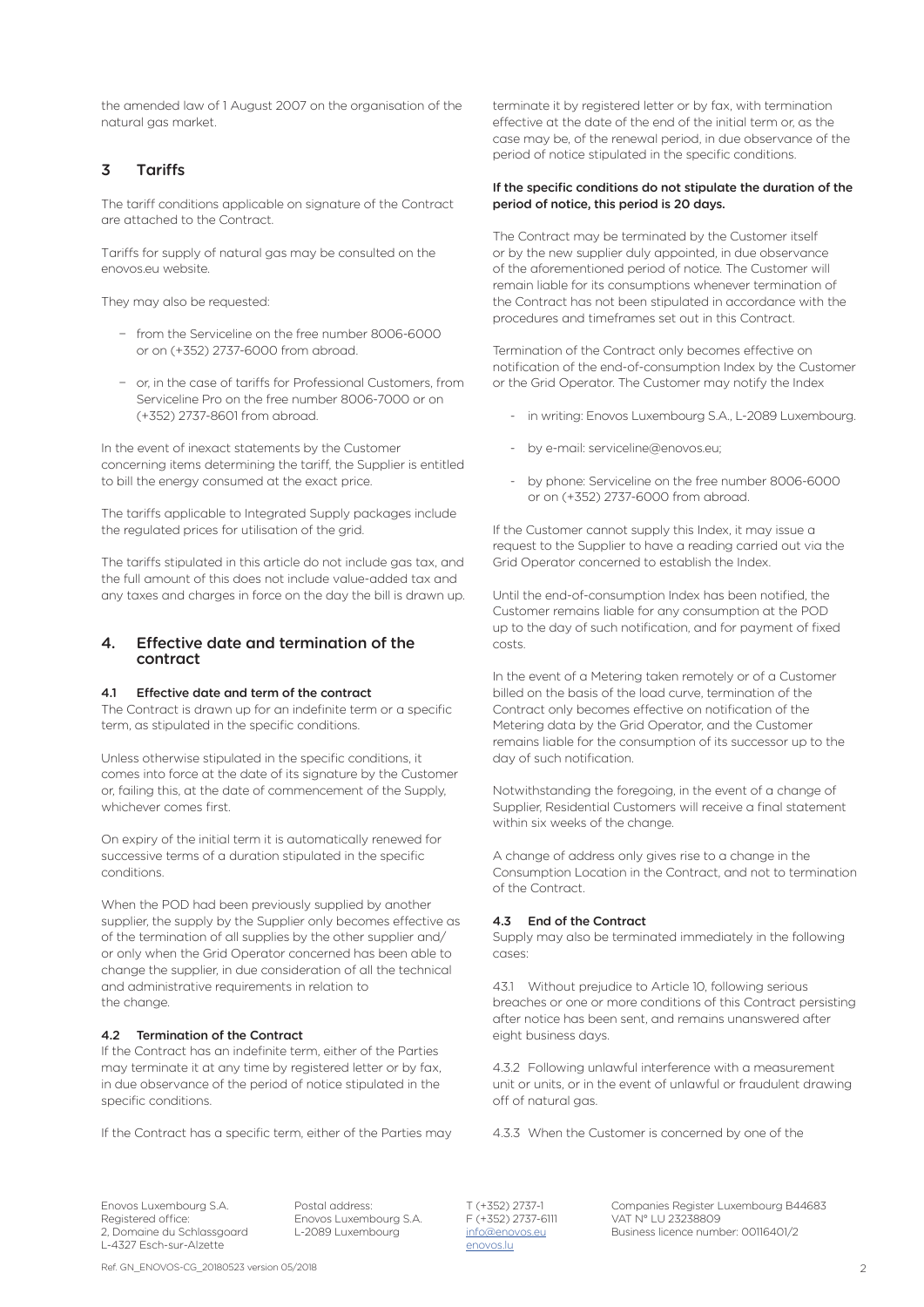procedures described in Book III of the Luxembourg Commercial Code in connection with liquidations, bankruptcies and suspensions of payments and in the event of a controlled management procedure pursuant to the Order of the Grand-Duchy of Luxembourg of 24 May 1935 on the controlled management system, or similar procedures in States other than the Grand-Duchy of Luxembourg.

4.3.4 Whenever the Grid Operator cannot carry out the Metering procedure as described in Article 5 below.

4.3.5 When the Supplier cannot perform the Contract following an absence of contractual relations (connection contract or grid usage contract) between the Grid Operator and the owner of the connection or the Customer, or when the Point of Delivery is not connected to a distribution grid.

4.3.6 When the supply of natural gas has been interrupted by the Grid Operator for a legitimate reason.

4.3.7 When the warranty documents required by virtue of Article 11 below are refused, expired, incorrect or false.

# 5 Metering of energy and power

5.1 The price to be paid for the metering operations required for carrying out this Supply will be billed, in the case of an Integrated Supply package, to the Customer at the same time and using the same procedures as invoicing in connectionwith the Supply.

5.2 The Supplier is not responsible for Metering.

5.3 Concerning practical procedures in connection with Metering, such as transmission of data, fees for rental of meters and for transmission of data, the Client must consult the Grid Operator's prevailing conditions for utilisation of the grid.

5.4 The Supplier is entitled to draw up invoices through estimates of consumption if it does not obtain the data required to draw up the consumption invoice or if, for any reason, plausible metering data cannot be obtained. In order to determine the quantity of energy to be billed, the Supplier is entitled to refer to consumption over the period preceding the period to be billed or, in the case of new Customers, to consumption levels for the same type of customer.

5.5 In all cases, the Supplier reserves the right to have readings checked.

5.6 The Customer and the Supplier may have checking meters installed at their own expense. These meters will not be used for billing purposes.

5.7 If Metering indications are not challenged, they will be taken as valid. Each of the Parties is entitled at any time to ask the Grid Operator to verify Metering in the conditions stipulated by the Grid Operator.

5.8 In the event of a challenge, consumptions and power levels may only be checked from the last exact reading.

# 6 Processing of personal data

6.1 The Supplier acknowledges and undertakes to comply with the laws and regulations governing the protection of personal data , particularly with the GDPR and any other national law or regulation governing the processing of personal data. Information relating to the processing of the Customer's personal data and the provisions relating to the Customer's consent are provided by the Contract.

6.2 The Customer may contact the Data Protection Officer (DPO) appointed by the Personal Data Controller as follows: Enovos Luxembourg S.A., to the attention of the Data Protection Officer, 2, Domaine du Schlassgoard, L-4327 Eschsur-Alzette - Telephone: (+352) 27371 - Email: dpo@enovos.eu

6.3 Purpose of Processing of Personal Data: Personal Data is processed for the purpose of supplying energy (electricity, gas) and supplying goods/services connected with the supply of energy. Personal Data is processed as part of the execution of the Contract and is necessary to enable the Data Controller to fulfil his legal and contractual obligations. The provision of Personal Data is a contractual requirement for the completion and execution of the Contract.

6.4 Recipient: The recipient of the Personal Data is the Data Controller. During the execution of the Contract, the Data Controller shall, if necessary, share the Personal Data with its technical partners such as the network operator and supplier of metering services and any other subcontractor and/or State authority, in particular with the "Institut Luxembourgeois de Régulation" (i.e. the authority responsible for regulating the energy markets), when necessary.

6.5 In accordance with the GDPR, the Customer's consent is necessary for the Customer to receive newsletters, information, updates, news, special and/or promotional offers and invitations to conferences, round tables and/or any other event (defined as "Auxiliary Products or Services") relating to products or services provided by the Supplier. The Customer may give his consent by ticking the boxes corresponding to his preferences on the website : data.enovos.lu or enovos. lu. The Customer has the right, at any time, to withdraw his consent to the processing of his Personal Data for Auxiliary Products or Services or to modify his preferences on the website : data.enovos.lu or enovos.lu. Such withdrawal of consent shall not affect the lawfulness of processing based on consent given before his withdrawal or on the ground of the execution of the Contract. Such withdrawal of consent may affect the ability of the Data Controller to provide functionalities and opportunities suited to the Customer's needs. Without the Customer's consent, the Data Controller will not be able to provide Auxiliary Products or Services, nor to store the Personal Data beyond the term specified in the Contract. In the case of Auxiliary Products or Services, the Data Controller shall share the Personal Data with his subcontractors and partners in relation to the goods and services provided by the Data Controller, when necessary.

6.6 For more information on the processing of your personal data, our Privacy Policy is available on enovos.lu and a fact sheet is available on gdpr.enovos.lu.

Registered office: Enovos Luxembourg S.A.<br>2, Domaine du Schlassgoard L-2089 Luxembourg L-4327 Esch-sur-Alzette enovos.lu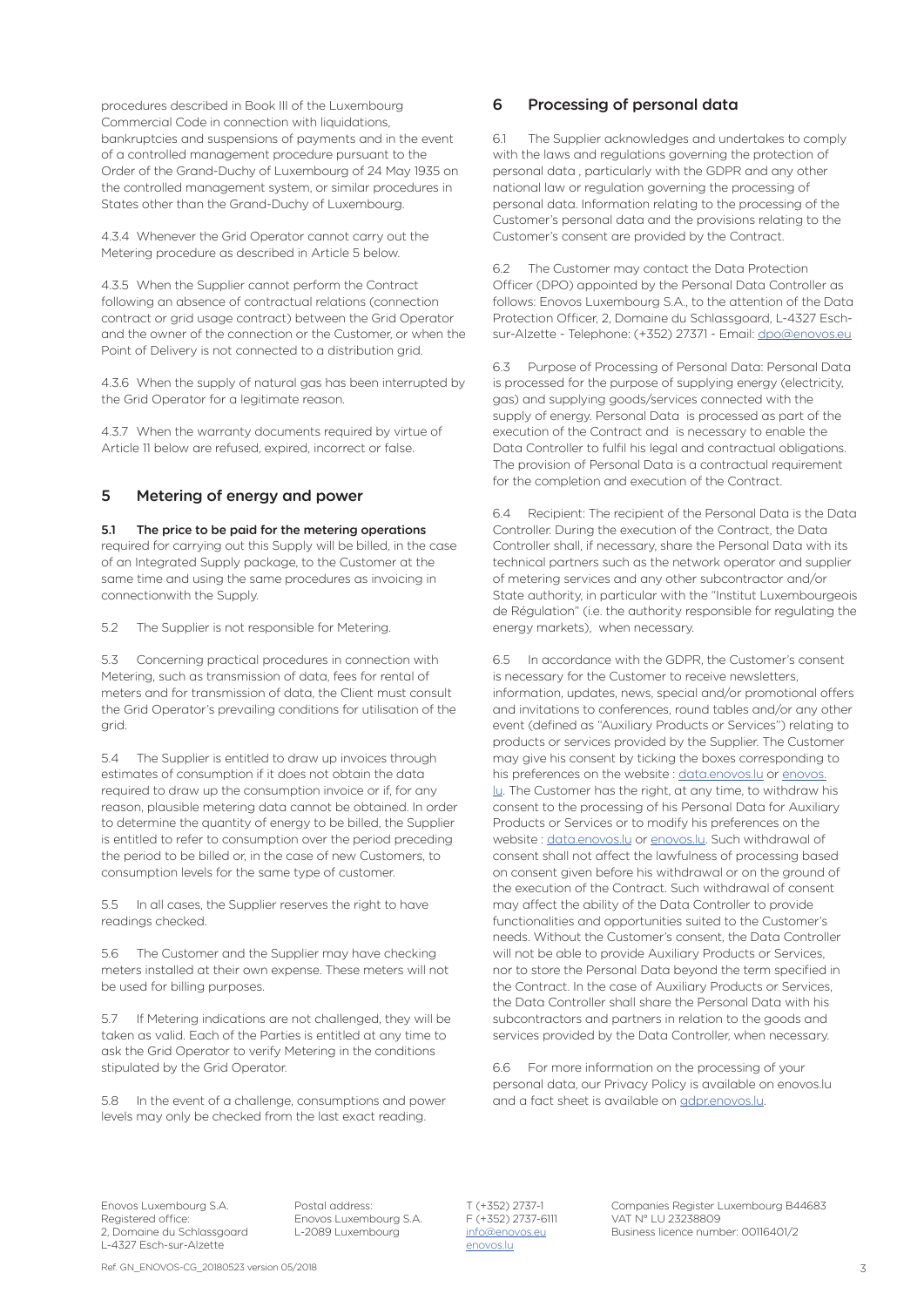6.7 Rights of the Customer: The Customer has the right to request access to his Personal Data from the Data Controller together with the rectification or erasure of such Personal Data or restriction of processing. The Customer also has the right to object to the processing of his data and the right to portability of his Personal Data. These rights may only be exercised within the limits of any contractual or legal obligation. The Customer also has the right to lodge a complaint with the Luxembourg supervisory authority, the National Data Protection Commission (https://cnpd.public.lu/ fr.html

6.8 Retention period for Personal Data: The Data Controller will retain the Personal Data relating to execution of the Contract and the Personal Data relating to Auxiliary Products or Services for a period of 10 years starting from the end of the commercial relationship.

6.9 The Data Controller does not transfer the Personal Data outside the European Union or to an international organisation, except as the case may be on the basis of an adequacy decision ensuring that the third country provides an adequate level of protection or on the basis of appropriate safeguards such as the conclusion of the European Commission's standard contractual Clauses or any other instrument valid under the GDPR.

# 7 Utilisation of energy

Unless the Supplier has issued express permission in writing, the Customer may not assign all or part of the natural gas supplied to it to third parties, either free of charge or against payment.

If it fails to adhere to this stipulation, the Supply may be terminated immediately pursuant to Article 4.3.

# 8 Billing of natural gas and ancillary services

The basis considered by the Supplier to bill the natural gas taken up by the Customer at the Point of Delivery consists of the data recorded by Metering that are furnished to the Supplier by the Grid Operator.

However, if the Meter cannot be read, or the Index appears to be inconsistent with usual levels of consumption, the Supplier is entitled to estimate levels of consumption through the procedures stipulated in Article 5.4.

In the case of incomplete months of supply, at the beginning or end of the Contract during the month, the amount to be billed in relation to monthly rates is determined on a daily basis.

The Supplier reserves the right to bill the ancillary services requested by the Customer, including confirmations of its balance or copies of invoices, on the basis of the rates indicated to it following the request.

#### 8.1 Billing procedure for Customers on an annual basis

Within a period of twelve months the Customer receives depending on billing regularity, a six-monthly bill, five twomonthly bills or eleven monthly bills, followed by a final statement. Billing regularity is determined by the Supplier depending on the availability of Metering data and the amounts to be billed.

The instalments are fixed amounts calculated on the basis of the Customer's past consumption. For new Customers, the amount of the instalments is set on the basis of an estimated annual consumption by the same type of customer. The Supplier reserves the right at any time to adjust the amount of instalments in accordance with changes to the Customer's consumption or prices for supply of natural gas or prices regulated by the Grid Operator.

The final statement corresponds to the difference between the Customer's annual consumption arising from Metering or from the estimate carried out pursuant to Article 8 paragraph 2, and the instalments already billed for this period. The final statement is drawn up by applying the prevailing rates to the annual consumption distributed in accordance with utilisation of energy, either in a linear fashion or on the basis of the monthly coefficients stipulated below.

| January | 16,50% | February | 15.00% | March     | 12,50% |
|---------|--------|----------|--------|-----------|--------|
| April   | 8,00%  | May      | 5.00%  | June      | 1,80%  |
| July    | 1,50%  | August   | 1.20%  | September | 4.00%  |
| October | 7.50%  | November | 12,00% | Décember  | 15,00% |

Along with the annual statement, the Customer receives a payment plan stating the number and amounts of the billing instalments for the next billing period which corresponds to a period of 12 consecutive months.

#### 8.2 Billing procedure for Customers on a monthly basis

Bills are drawn up during the first days of the month following the month of supply, accounting for the measured or estimated consumption during the month of supply, and a statement may be established.

### 8.3 Payment of bills

8.3.1 Residential CustomersAll bills are payable, with no deductions or compensation, at the payment date stipulated on the bill. Deadlines for payment of bills are stipulated in the specific conditions.

In the event a bill has not been paid at the payment date, Article 10.1 concerning suspension of supply is applicable.

In the event of delayed payment of bills when they become payable, the amounts due are automatically increased by the interest established by thelaw of 18 April 2004 concerning payment deadlines and interest for late payment. The bills contain a stipulation that the Supplier intends to lay claim to application of this law.

Any costs, including the costs of reminders, arising from nonpayment of bills or irregular payment of bills, will be billed for a minimum fixed amount of 11.50 euros, or for the actual costs if they exceed this minimum amount.

8.3.2 Professional Customers

Registered office: Enovos Luxembourg S.A.<br>2, Domaine du Schlassgoard L-2089 Luxembourg L-4327 Esch-sur-Alzette enovos.lu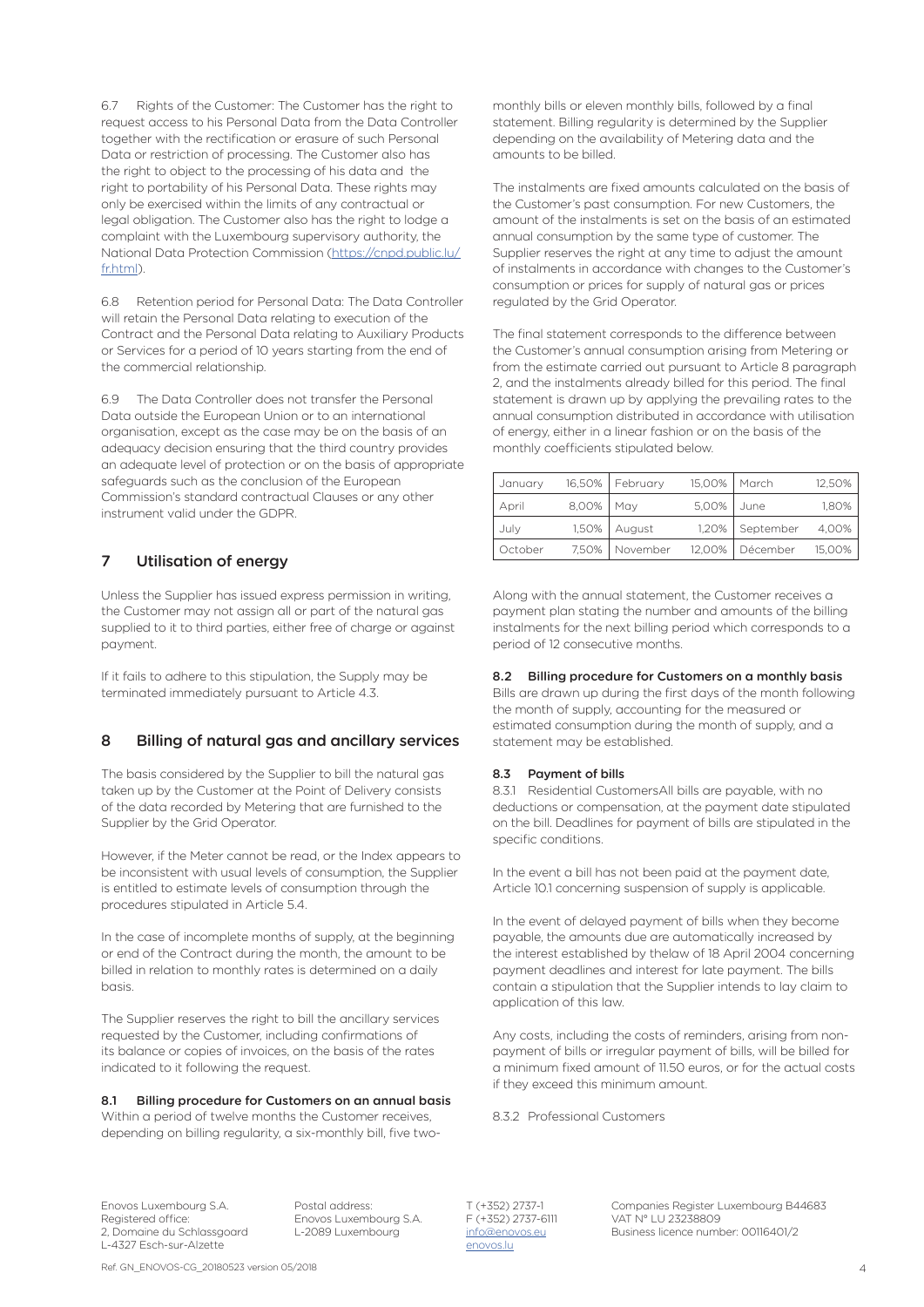All bills are payable, with no deductions or compensation, at the payment date stipulated on the bill. Deadlines for payment of bills are stipulated in the specific conditions. In the event a bill has not been paid at the payment date, notwithstanding Article 4.3., Article 10.2 concerning suspension of supply is applicable.

In the event of delayed payment of bills payable, without prejudice to other rights reserved by the Supplier, the amounts due will be automatically increased by interest for late payment pursuant to Article 3 of the law of 18 April 2004 concerning payment deadlines and interest for late payment, with no need for any official notification.

Any costs, including the costs of reminders, arising from nonpayment of bills or irregular payment of bills, will be billed for a minimum fixed amount of 11.50 euros, or for the actual costs if they exceed this minimum amount.

8.3.3 Methods of payment The Customer may use the following methods of payment: cash payments, bank transfers, bank cards acceptable to the Supplier, and standing orders.

#### 8.4 Challenges of bills

Any challenges of bills must be made in writing before their

due date, as otherwise they will be considered to have been accepted.

After the due date, only errors due to Metering reports or to the constant factors used as a basis for billing, or manifest material errors (calculation errors, reading errors, errors in the transcription of figures, meter confusion etc.) will be considered.

In the absence of a manifest error, challenge of a bill by the Customer does not diminish in any way its obligation to meet payment deadlines.

In the event of an error established by the Supplier in billing an excessive amount, the Supplier undertakes to correct the bill and issue a refund to the Customer as soon as possible.

# 9 Liability

The Supplier may not be held liable for any lack of attention or negligence by the Grid Operator in terms of operation, maintenance or development of its grid.

Consequently the Supplier may not be held liable by the Customer for damages arising from an interruption or limitation of the Supply, particularly in the event of modifications, enlargements, cleaning, repairs or verification of the facilities of the Grid Operator and/or of the Customer, beyond damages arising as the result of irregular supply.

The Supplier is not bound by any obligation vis-à-vis the Customer in connection with the characteristics of the natural gas and the technical conditions of its supply. These are specified by the Grid Operator, and are thus its responsibility. These aspects must therefore be settled between the Customer, as the grid user, and the Grid Operator.

In all cases in which the Supplier may be held liable, its liability is limited to material, actual and certain damages sustained by the Customer, directly related to their cause. The Supplier may not under any circumstances be held liable for any indirect damages sustained by the Customer, including but not limited to loss of production, loss of profits and/or any other losses of revenue. The sum of any compensation may not in any case exceed the equivalent of 300 € per claim and two claims per year.

The Supplier may not be held liable in the event of an instance of force majeure and in the event of circumstances beyond its control.

The following events are considered instances of force majeure: mobilisations, lockouts, orders by public authorities, state of war, civil disturbances, strikes, sabotage, attacks, all disruptions, for any reason, occurring at the distribution and transport facilities of the Network Manager or of a third party, damage caused by accidental or uncontrollable events such as natural disasters, atmospheric phenomena that are uncontrollable in view of their causes and size (frost, sticking snow, storms, hail etc.) and any other events beyond the control of the Supplier.

### 10 Suspension of the Supply

10.1 Suspension of the Supply of Residential Customers In the event of non-payment within fifteen days of the payment date on a bill, a reminder is sent to the Customer.

In the event of non-payment within fifteen days of the date of dispatch of the aforementioned reminder, the Supplier notifies the defaulting Customer by registered letter of its intention to disconnect their system within thirty days.

Without prejudice to Article 12 (5) d) of the amended law of 1 August 2007 on the organisation of the natural gas market, the defaulting Customer's system is disconnected after this period has elapsed.

The costs of disconnection and reconnection are payable by the defaulting Customer.

The Supply will only be restored after payment of the debt in full and of all the costs arising from disconnection and reconnection.

When evidence of payment is received before 15:00 h, the reconnection request is sent by the Supplier to the Grid Operator on the same day as evidence of payment is received. The Grid Operator reconnects the Supply within a reasonable period of time as set forth in Article 12 (5) of the amended law of 1 August 2007 on the organisation of the natural gas market.

#### 10.2 Suspension of the Supply of Professional Customers

If the Customer seriously infringes one of the stipulations of the Contract, the Supplier may request compliance by registered letter. Eight days after this request, the Supplier will be entitled to suspend Supply with no further warnings.

The Supplier is also entitled to interrupt the Supply with no

Registered office: Enovos Luxembourg S.A.<br>2, Domaine du Schlassgoard L-2089 Luxembourg L-4327 Esch-sur-Alzette enovos.lu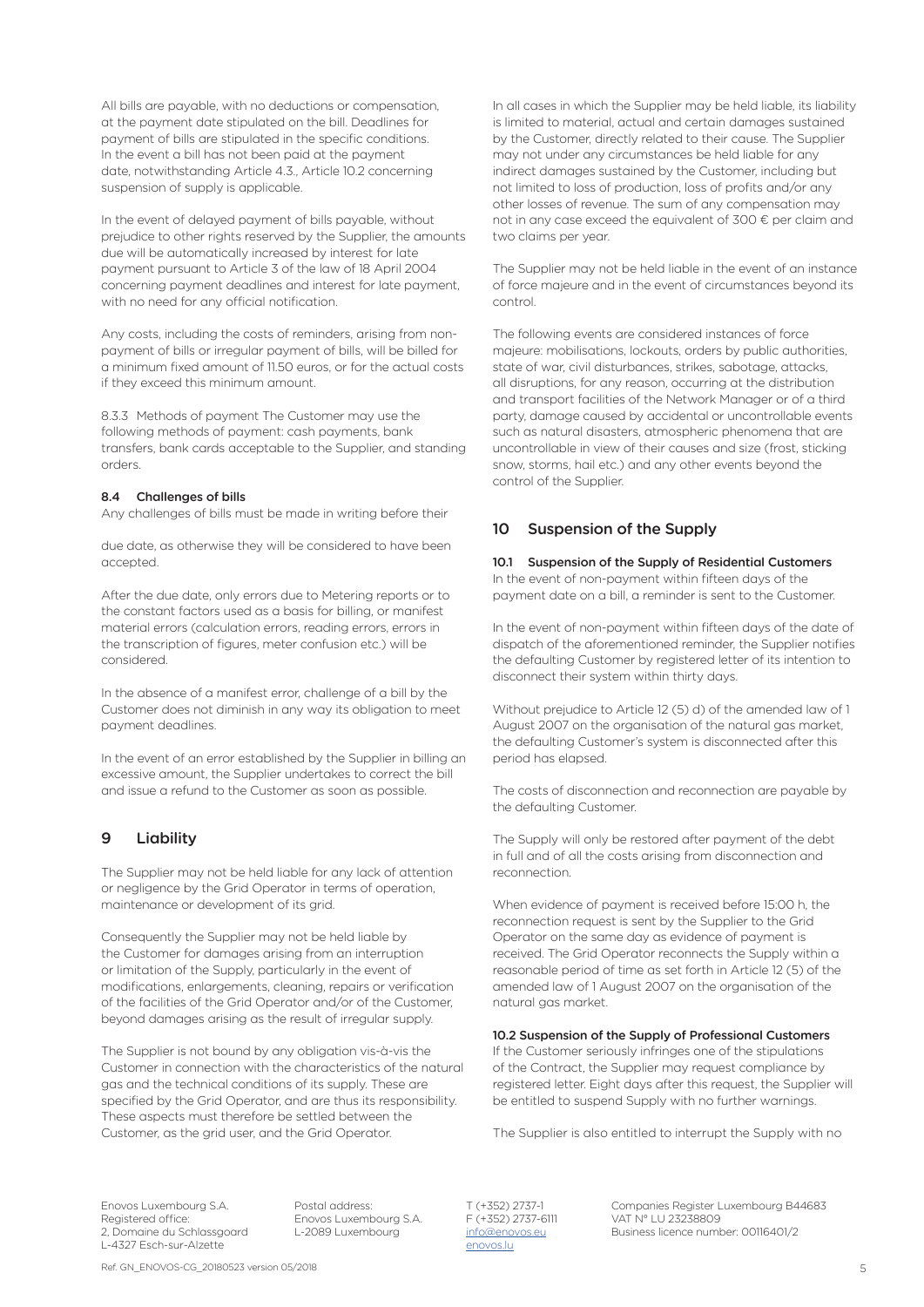need for any judicial formalities and no warnings when the Customer is affected by one of the procedures described in Article 4.3.3 of these general terms & conditions. The costs of disconnection and reconnection are payable by the Customer.

Pursuant to this article, the Supplier may not under any circumstances be held liable for any damages.

Reconnection will only be carried out after payment of the debt in full and of all the costs arising from disconnection and reconnection.

When evidence of payment is received before 3 p.m., the reconnection request is sent by the Supplier to the Grid Operator on the same day as evidence of payment is received. Reconnection is carried out pursuant to the conditions and timeframes applicable with the Grid Operator.

# 11 Guarantee

When drawing up the Contract or during its performance, the Supplier will be entitled to demand from the Customer, by way of a guarantee of payment of all the obligations undertaken by it, either a bank endorsement for the price of the foreseeable consumption over a maximum period of four months, or full payment of this amount.

During the Contract, this guarantee may be adapted to the amount for consumption over the four months with the highest levels of consumption during the preceding year.

Unless the Supplier agrees, the guarantee may not be offset by the Customer with consumptions billed. It will be returned to the Customer at the end of this Contract and after accounts have been drawn up and settled.

# 12 Confidentiality clause

Notwithstanding Article 6 above, each of the Parties to the Contract undertake to refrain from disclosing to anyone, directly or indirectly, all or part of information of a commercial, industrial, technical, financial etc. nature that is designated as confidential information by the other Party.

Confidential information may only be disclosed to third parties with the prior consent of the other Party.

This article does not include the following information:

- − information that became public knowledge with no infringement of this Contract prior to disclosure of the information by one of the Parties, disclosed with prior consent in writing by the other Party.
- information sought through a judicial or administrative injunction.
- − information already known to the Party receiving the information at the time it is disclosed.
- − information that subsequently becomes known to a Party through a source other than the other Party that

has disclosed the information, when this can be proven by the Party that has received the information.

# 13 Derogations

All derogations of this Contract must be in writing and signed by the Parties.

# 14 Safeguarding Clause

If one or more stipulations of these conditions are declared illegal or inapplicable, the other stipulations will not be affected under any circumstances. The Supplier undertakes to replace the illegal or inapplicable clause with a legal and viable clause.

# 15 Assignment of the Contract

The Supplier is entitled to assign the Contract to a third party, provided it ensures the rights of the Customer are not diminished by such assignment. The Supplier notifies the Customer of the assignment.

# 16 Mandate

The Customer hereby authorises Enovos Luxembourg S.A. to act as follows in its name and on its behalf:

- − to terminate its natural gas supply contract with its current supplier (when there is a change of supplier).
- − to issue a request to the Grid Operator for personal information and data in connection with the Consumption Location/Point concerned.
- − to take all the necessary steps to enable Enovos Luxembourg S.A. to carry out the Supply.

### 17 Modifications to the general terms & conditions and tariffs

The Supplier may modify or replace the contractual conditions with new conditions, provided it notifies the Customer at least thirty days in advance, giving the Customer the chance not to accept the new conditions.

The Supplier notifies its Customers of any modifications, including any increases in the price of the Supply itself, in good time and at least 30 days prior to the entry into force of the modification, and of the price increase. Within 30 days of notification of the modification, and of the increased price of the Supply itself, the Customer is free to terminate the Contract by registered letter or by fax if it does not accept the modification or the new prices.

For an Integrated Supply package, the preceding paragraph

Registered office: Enovos Luxembourg S.A.<br>2, Domaine du Schlassgoard L-2089 Luxembourg L-4327 Esch-sur-Alzette enovos.lu